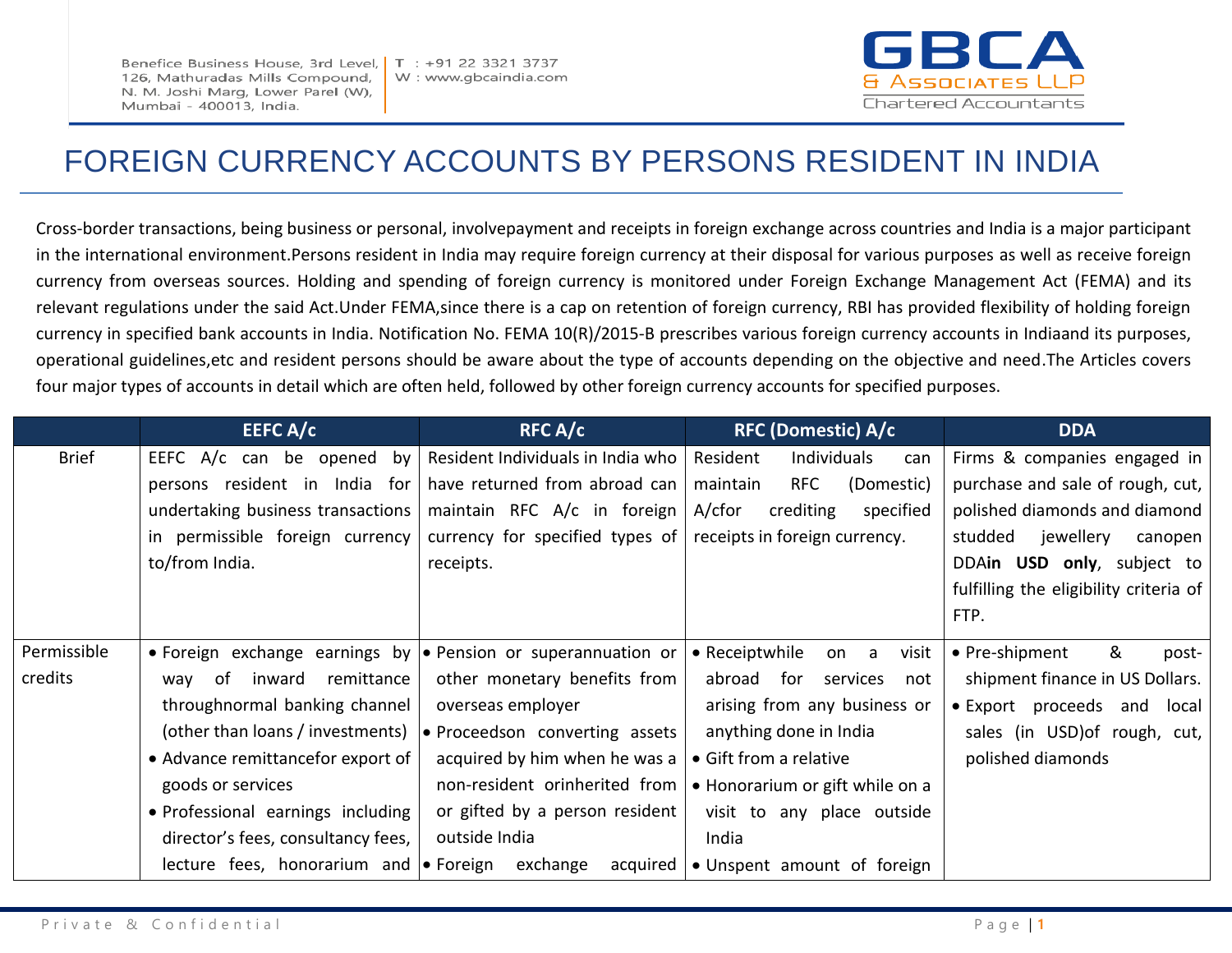Benefice Business House, 3rd Level, | T : +91 22 3321 3737 126, Mathuradas Mills Compound, N. M. Joshi Marg, Lower Parel (W), Mumbai - 400013, India.

W: www.gbcaindia.com



| similar earnings by rendering     | before July 8, 1947 or any      | exchange acquired for travel   |  |
|-----------------------------------|---------------------------------|--------------------------------|--|
| services in individual capacity.  | income arising or accruing      | abroad                         |  |
| • Repayment by the account        | thereon which is held outside   | • Payment from any person      |  |
| holder's importer customer, of    | Indiain pursuance of a general  | resident outside India who is  |  |
| trade loans/ advances granted     | or special permission ofRBI.    | on a visit to India, as        |  |
| · Disinvestment proceeds          | on • Proceeds of life insurance | honorarium or gift or for      |  |
| conversion of shares held by      | policy claims / maturity /      | services rendered<br>or in     |  |
| him to ADRs/ GDRs as approved     | surrender values settled in     | settlement of any lawful       |  |
| by the Government of India        | forex from an Indian insurance  | obligation                     |  |
| · payments received for the       | permitted<br>company<br>to      | • Earning through export of    |  |
| purpose of counter trade          | undertake<br>life<br>insurance  | goods/services, royalty or by  |  |
| • Re-credit of unutilised foreign | business by the IRDA.           | any other lawful means         |  |
| currency earlier withdrawn from   |                                 | · Disinvestment<br>proceeds    |  |
| the account                       |                                 | received on conversion of      |  |
| • Receipts in foreign exchange by |                                 | shares held by him to ADRs/    |  |
| an Indian startup or a notified   |                                 | GDRs as approved by the        |  |
| entity arising out of exports/    |                                 | Government of India.           |  |
| sales made by the said entity or  |                                 | · Proceeds of life insurance   |  |
| its overseas subsidiaries.        |                                 | claims/<br>maturity/<br>policy |  |
|                                   |                                 | surrender values settled in    |  |
|                                   |                                 | from<br>Indian<br>forex<br>an  |  |
|                                   |                                 | insurance<br>company           |  |
|                                   |                                 | permitted to undertake life    |  |
|                                   |                                 | insurance business by the      |  |
|                                   |                                 | <b>IRDA</b>                    |  |
|                                   |                                 |                                |  |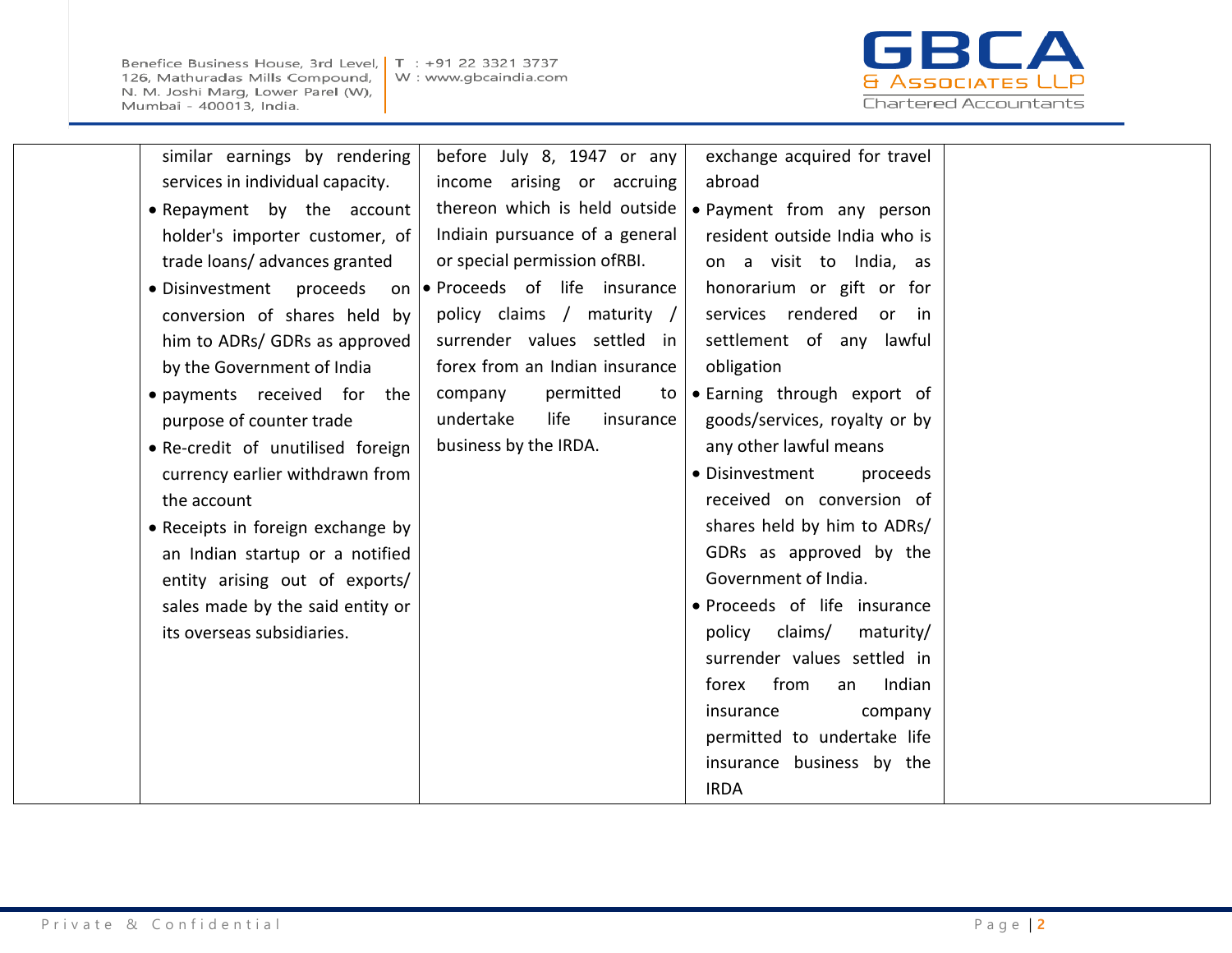Benefice Business House, 3rd Level, | T : +91 22 3321 3737 126, Mathuradas Mills Compound, N. M. Joshi Marg, Lower Parel (W), Mumbai - 400013, India.



| Permissible   | . Payment outside India towards    |                                     | • Payment<br>outside<br>India | • Import or purchase payments   |
|---------------|------------------------------------|-------------------------------------|-------------------------------|---------------------------------|
| <b>Debits</b> | current or capital<br>account      |                                     | towards current or capital    | from overseas/local sources.    |
|               | transaction as per the relevant    |                                     | account transaction as per    | • Transfer to rupee account of  |
|               | regulations.                       |                                     | the relevant regulations.     | the exporter.                   |
|               | • Payment in foreign exchange      |                                     |                               |                                 |
|               | towards<br>of<br>cost<br>goods     |                                     |                               |                                 |
|               | purchased from 100% EOU or a       |                                     |                               |                                 |
|               | unit in EPZ / STP/ EHTP            |                                     |                               |                                 |
|               | • Payment of customs duty as per   |                                     |                               |                                 |
|               | the Export Import Policy.          |                                     |                               |                                 |
|               | · Trade related loans/ advances,   |                                     |                               |                                 |
|               | by an exporter to his importer     |                                     |                               |                                 |
|               | customer outside India, subject    |                                     |                               |                                 |
|               | to compliance underFEMA and        |                                     |                               |                                 |
|               | rules/regulations thereunder.      |                                     |                               |                                 |
|               | • Payment in foreign exchange to   |                                     |                               |                                 |
|               | a person resident in India for     |                                     |                               |                                 |
|               | supply of goods/<br>services       |                                     |                               |                                 |
|               | including payments for air fare    |                                     |                               |                                 |
|               | and hotel expenditure.             |                                     |                               |                                 |
| Other points  | . Withdrawal in rupees from EEFC   | Balance in the account shall be -   |                               | . No intra-account transfer are |
|               | A/c is permitted. However,         | from<br>all<br>restrictions<br>free |                               | allowed between the DDAs of     |
|               | amount so withdrawn in rupees      | regarding utilisation of foreign    |                               | account holder.                 |
|               | cannot be re-credited.             | currency including any restriction  |                               | • The firm/ company can open    |
|               | • The sum total of accruals in the | on investment in any form           |                               | upto 5 DDAs.                    |
|               | account during a calendar          | outside India.                      |                               | · CRR& SLR requirements shall   |
|               | month should be convertedinto      |                                     |                               | apply.                          |
|               | rupees on or before the last day   |                                     |                               | • Exporter firms and companies  |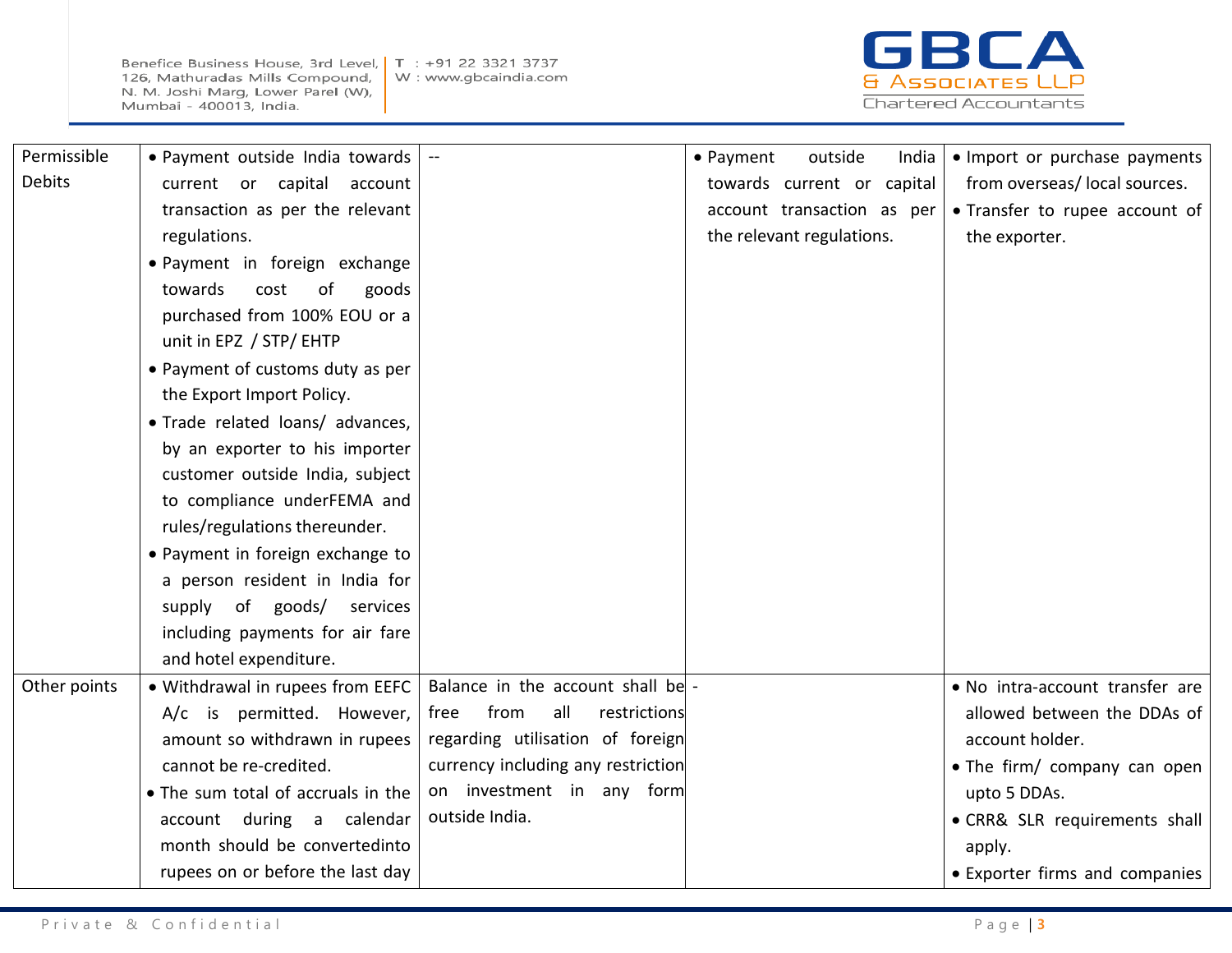Benefice Business House, 3rd Level, 126, Mathuradas Mills Compound, N. M. Joshi Marg, Lower Parel (W), Mumbai - 400013, India.



|               | the<br>succeeding<br>calendar<br>of                                                                     |  | maintaining FCAs, excluding   |
|---------------|---------------------------------------------------------------------------------------------------------|--|-------------------------------|
|               | after<br>adjusting<br>month                                                                             |  | EEFC A/c, in India or abroad, |
|               | forutilization of the balances for                                                                      |  | are not eligible to open DDA. |
|               | approved purposes or forward                                                                            |  |                               |
|               | commitments.                                                                                            |  |                               |
| Joint Account | Where accountholder is a resident individual, joint holder(s) can be                                    |  |                               |
|               | resident relative <sup>1</sup> (s) on 'former or survivor' basis. However, they shall                   |  |                               |
|               | not be eligible to operate the account during the lifetime of the                                       |  |                               |
|               | resident accountholder.                                                                                 |  |                               |
| Change of     | • Balances held in the account can be credited to NRE/ FCNR(B) A/c, at the option of the account holder |  |                               |
| residential   | consequent upon change of their residential status from residentto non-resident.                        |  |                               |
| status of the |                                                                                                         |  |                               |
| accountholder |                                                                                                         |  |                               |

## **OTHER FOREIGN CURRENCY ACCOUNTS**

- A unit located in a Special Economic Zone can also open an FCA in India for bonafide business purpose subject to terms and conditions.
- A person resident in India, being an exporter who has undertaken a construction contract or a turnkey project outside India or who is exporting services or engineering goods from India on deferred payment terms may opena FCA with a bank in India subject to terms and conditions.
- Indian agent of shipping or airline companies incorporated outside India can maintain foreign currency account in India for meeting the local expenses of the overseas company. The credits permitted to such accounts are freight or passage fare collections in India or from his principal outside India.
- Ship-manning/crew managing agencies can open FCA in India for the purpose of undertaking transactions in the ordinary course of their business.
- Project offices of foreign companies can open one or more FCA in India for the projects to be executed in India subject to specified terms and conditions.

 $\overline{a}$ 

<sup>1</sup> Relative as defined under Section 2(77) of Companies Act, 2013